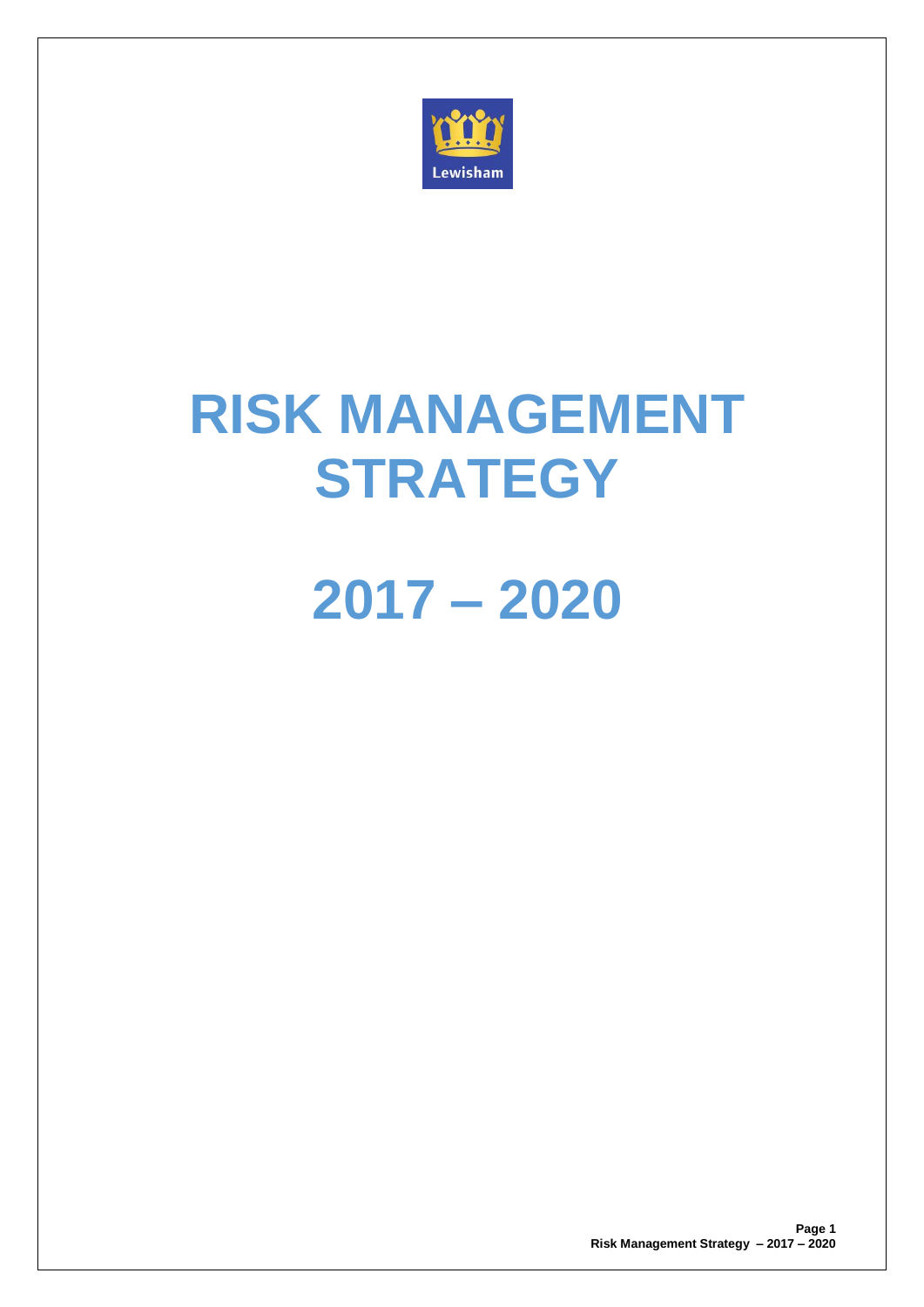# **Contents**

| Page 3  | <b>Introduction</b>                                                          |
|---------|------------------------------------------------------------------------------|
| Page 4  | <b>Objectives</b>                                                            |
| Page 4  | <b>Risk Management Framework</b>                                             |
| Page 9  | <b>Roles and Responsibilities</b>                                            |
| Page 11 | <b>Reporting and Review Framework</b>                                        |
| Page 11 | <b>Training and Development</b>                                              |
| Page 12 | <b>Measuring our Success</b>                                                 |
| Page 13 | <b>Appendix 1 - Risk Register Form</b>                                       |
| Page 14 | <b>Appendix 2 - Risk Descriptors</b>                                         |
| Page 16 | <b>Appendix 3 - Service Planning Risk Assessment</b><br><b>Guidance Note</b> |
| Page 20 | Appendix 4 - Corporate Internal Control Board Terms of<br><b>Reference</b>   |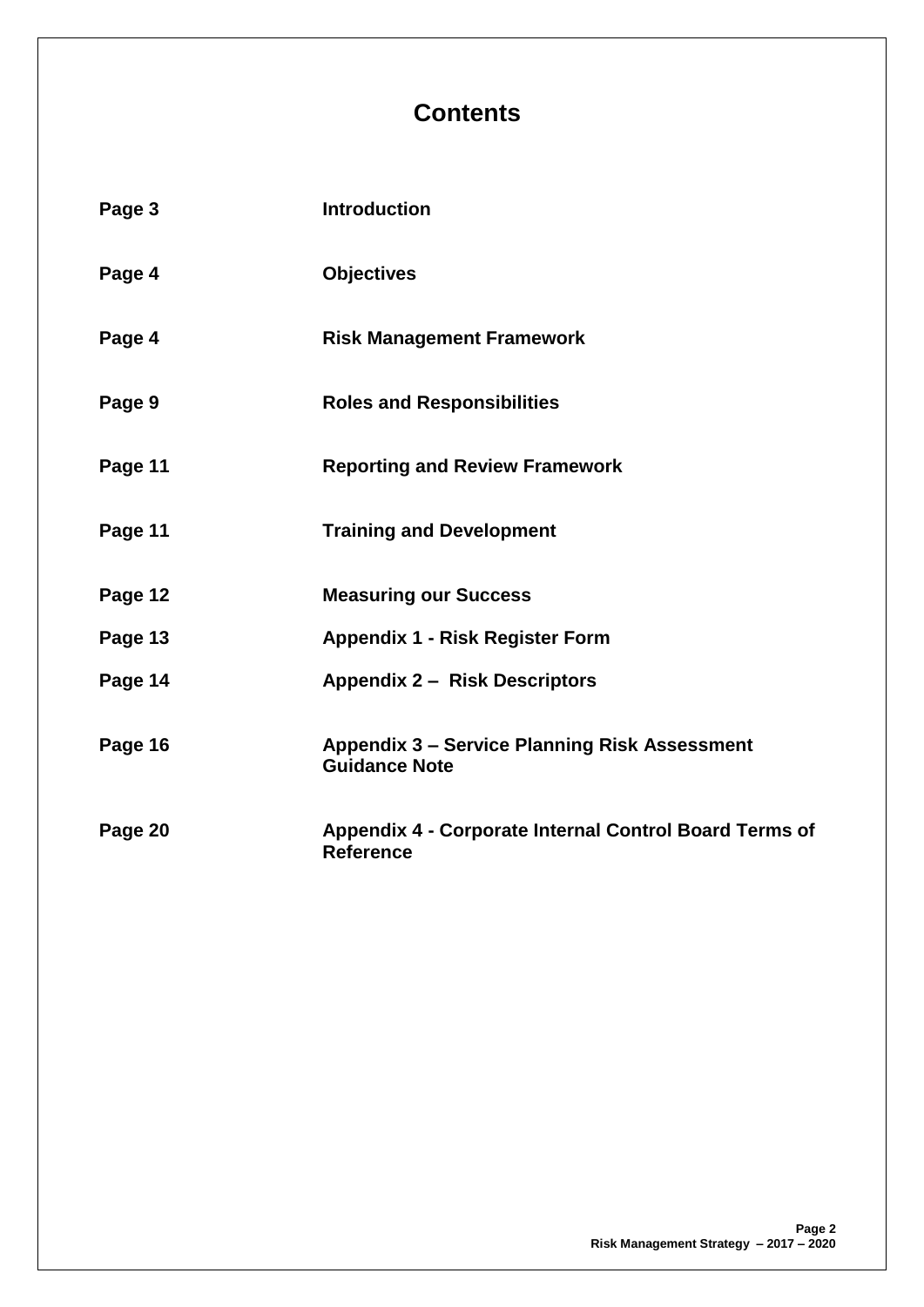# **Risk Management Strategy**

The previous Risk Management Strategy (2013-2017) has been reviewed and amended to ensure that it reflects current best management practice as detailed in *the Management of Risk in Government Framework* and is aligned with BS ISO: 31000 and the *HM Treasury Orange Book – Management of Risk – Principles and Concepts* . Our risk management arrangements must be compliant with the statutory requirements as defined in the Audit & Accounts Regulations 2015.

The need for effective risk management is heightened yet further as we face the significant challenges of delivering unprecedented cost reductions whilst maintaining high quality services. The scale and pace of change and the need for more creative service delivery models adds to the complexity in identifying and managing risks.

#### **1.0 Introduction**

The London Borough of Lewisham has developed and adopted this Risk Management Strategy, which will be implemented during the period 2017 - 2020, with the objective of meeting its Risk Management Policy and Mission Statement on risk management:

*The Risk Management Policy of the London Borough of Lewisham is to adopt good practice in the identification, evaluation and cost-effective control of risks to ensure that they are eliminated or managed to an acceptable level and the benefits and outcomes of opportunities are maximised.*

*Risk will be considered in every aspect of our business .Risk management will be at the heart of our management practice to ensure that we will be in a stronger position to deliver excellent, efficient services in accordance with our business objectives and the authority's exposure to risk will be effectively managed and opportunities optimised.*

*All employees will understand the nature of risk and accept responsibility for risks associated with their area of authority. The necessary support, assistance and commitment of senior management will be provided to equip and enable employees to meet their responsibilities.*

*A statement on the assessment of the authority's risk management arrangements and their effectiveness will be published annually in the Annual Governance Statement. .*

The Risk Management Policy and Strategy aims to equip the Authority to:

- Manage risks in accordance with its risk appetite, thereby enabling it to achieve its objectives more effectively.
- Integrate identification and management of risk into the culture of the Authority.
- Harness risk management to identify opportunities and maximise benefits and outcomes.
- Anticipate and respond in a proactive and timely manner to all social, environmental and legislative changes and directives that may impact delivery of its objectives
- Demonstrate increasing confidence in its ability to deal effectively with uncertainty presented by internal and external pressures.

The Policy and Strategy will be reviewed triennially to ensure that it continually reflects the Authority's business needs, adds measurable value and remains challenging and responsive to Government direction and requirements.

This strategy will assist the Authority in achieving compliance with our Code of Corporate Governance, 'Risk Management and Internal Control' and our Risk Management Policy. It will also ensure that the Council meets the statutory regulations for risk management, as identified in the Audit and Accounts Regulations 2015 and follows best practice as defined by CIPFA.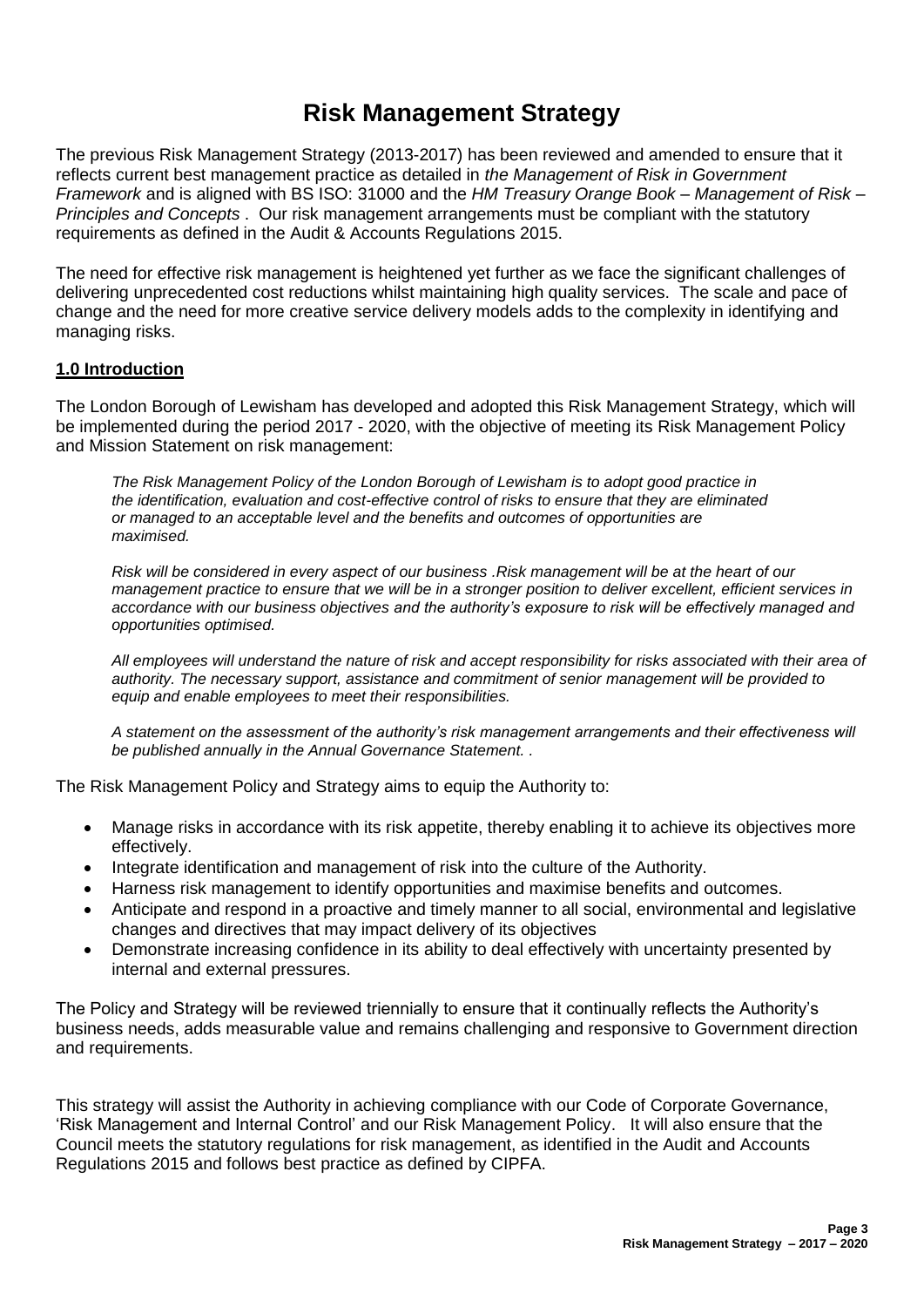Lewisham recognises the benefits of effective risk management as:

| <b>Strategic</b>                                                                                                         |
|--------------------------------------------------------------------------------------------------------------------------|
| Ensure the health, safety and security of service users, citizens & staff                                                |
| Meet changing needs of customers/citizens, including disadvantaged groups                                                |
| More efficient use of management time through improved ability to deliver goals/targets/objectives                       |
| Improved management information resulting in more informed decision making. Supports transparency<br>and accountability. |
| Reducing service disruption (and associated costs)                                                                       |
| Greater financial control and reduction in level of uncontrolled expenditure                                             |
| Systematic approach to identifying and reducing risks                                                                    |
| Compliance with statutory regulations                                                                                    |

| <b>Operational</b>                                                                |
|-----------------------------------------------------------------------------------|
| Reducing the likelihood of injury to citizens and employees                       |
| Protect service delivery and its quality                                          |
| User focussed service delivery, accessible by all, including disadvantaged groups |
| Avoid financial loss through fraud and corruption                                 |
| Preventing damage to property and equipment                                       |
| Minimising the cost of damages to the Council                                     |
| Inform the appropriate method of risk financing and reducing insurance costs      |
| Protect the image and reputation of the Authority                                 |

# **2.0 Objectives**

The Risk Management Objectives of the London Borough of Lewisham are to:

- Ensure the health, safety & security of service users, citizens and staff
- Safeguard vulnerable children and adults to help prevent injury and damage
- Help to achieve Corporate priorities
- Integrate risk management into the culture of the Authority
- Identify, evaluate and manage risk in accordance with good practice
- Ensure legal and regulatory compliance as a minimum standard
- Anticipate and respond to changing social, environmental and legislative requirements
- Raise awareness of the need for risk management in all service areas
- Mitigate risks
- Enhance corporate governance of risk
- Optimise opportunities
- Reduce the cost of risk
- Safeguarding Council assets

#### **3.0 Risk Management Framework**

This strategy approves a framework for risk analysis and risk management, based on a seven-step plan and in accordance with published guidance.

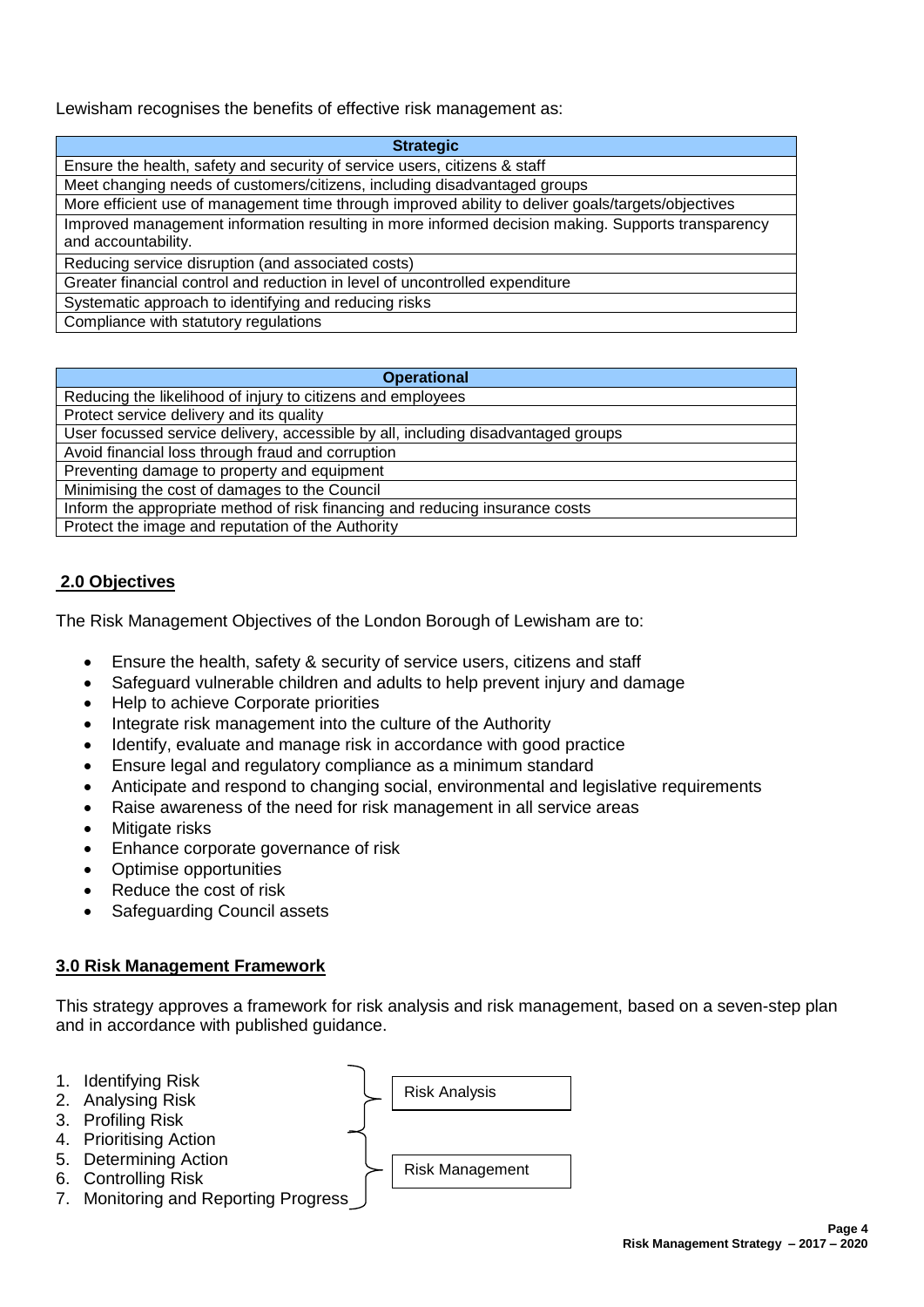Risks will be identified at five levels: corporate strategic risks, directorate risks, service level risks, project management risks and partnership risks.

#### **3.1 Strategic Risks**

Strategic Risks will be taken into account in judgements about the medium to long-term goals and objectives of the Council. They may be risks relating to changes in the external context or significant financial constraints within which we operate and examples are given in Table 1.

| 1            | <b>Comply with the Law</b>                                                                                                                |
|--------------|-------------------------------------------------------------------------------------------------------------------------------------------|
| 1A           | Governance<br>e.g. Compliance with the Constitution (decision making etc), Judicial Review; Investigations;<br>Data Breaches etc          |
|              |                                                                                                                                           |
| 1B           | <b>Regulatory</b><br>e.g. Breach of Statutory Duties; Health & Safety Breach; Poor Inspection outcome<br>(OFSTED, CQC etc)                |
|              |                                                                                                                                           |
| $\mathbf{2}$ | <b>Provide Services to Users</b>                                                                                                          |
| 2Α           | <b>Process</b><br>Lack of Policies/Procedures; Poor Internal Audit; Customer Needs not met; Complaints;<br>Poor Customer Satisfaction etc |
|              |                                                                                                                                           |
| 2B           | <b>Technology</b><br>System Availability; System Does Not Meet Business Needs; Failure in Delivery of Digital<br>Programme etc            |
|              |                                                                                                                                           |
| 3            | <b>Developing Staff &amp; Partners</b>                                                                                                    |
| 3A           | <b>Workforce</b>                                                                                                                          |
|              | PES; HR Casewrok; Employee Relations; Recruitment and Retention issues etc                                                                |
|              |                                                                                                                                           |
| 3B           | <b>Partnerships</b>                                                                                                                       |
|              | Breakdown of Relationships; Conflicting Objectives etc                                                                                    |
|              |                                                                                                                                           |
| 4            | <b>Services Represent Value for Money</b>                                                                                                 |
|              |                                                                                                                                           |
| 4A           | <b>Procurement</b>                                                                                                                        |
|              | Non-compliance with Procurement Regulations; Use of Corporate Procurement Procedures;<br>Contract Monitoring not Ensuring VFM etc         |
|              |                                                                                                                                           |
| 4B           | Performance                                                                                                                               |
|              | Timely, Accurate, Complete Data; Lack of Clear Objectives; Incomplete Records; Effective<br>Scrutiny of Outcomes v Objectives etc         |
|              |                                                                                                                                           |
| 5            | <b>Manage Within Budget</b>                                                                                                               |
| 5A           | <b>Financial</b>                                                                                                                          |
|              | Budget Overspend; Non-Delivery of Savings; Compliance with Standing Orders/Financial                                                      |
|              | Regulations/Schemes of Delegation etc                                                                                                     |
|              |                                                                                                                                           |
| 5B           | <b>Business Continuity</b>                                                                                                                |
|              | BCPs Not Maintained; BCPs Not Tested; Adverse Weather; Major External Incident etc                                                        |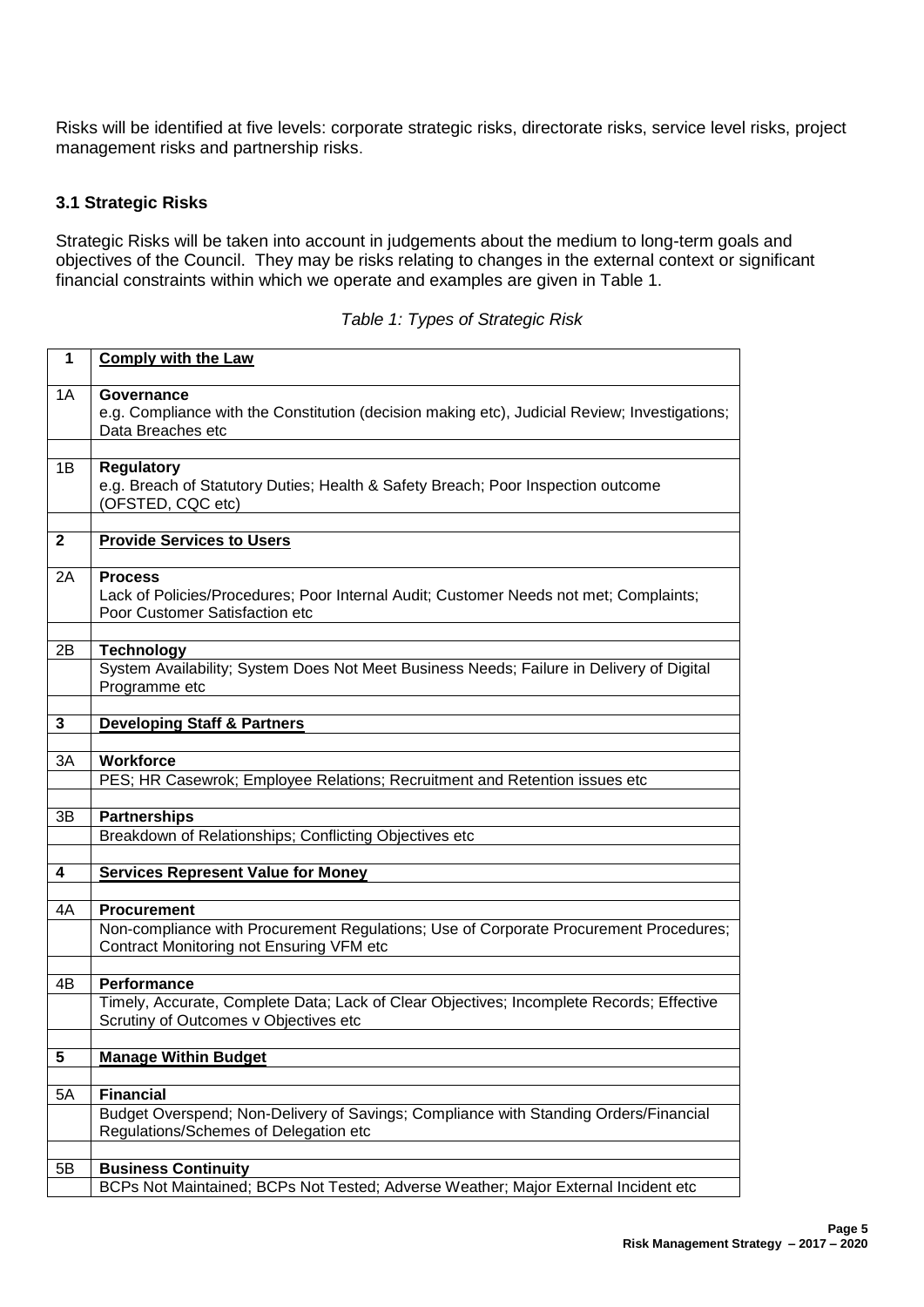# **3.1.1 Strategic Risk Analysis**

Executive Directors will work with their management teams to identify potential significant risks on a six to twelve month rolling horizon and analyse those risks in two ways; by the likelihood or frequency of the risk event occurring and by the severity/impact on the organisation of the risk event occurring.

Risks identified will be linked to the corporate priorities and to the following risk categories to facilitate analysis of cross-cutting risks and identify mutual benefits.

#### **Risk Categories**

- 1. Compliance with the Law
- 2. Provide services to users
- 3. Developing staff and customers
- 4. Services represent value for money
- 5. Manage within budget

Each Directorate will produce a Directorate Risk Register quarterly, specifying the likelihood or frequency of the risk event occurring and the severity/impact on the organisation..

Each risk will be assessed to determine the current status after existing mitigation and control, and then a target status (or 'risk appetite) will be set for the risk. The scoring will be in accordance with the risk matrix and descriptors at Appendix 2. The register will identify an officer responsible for the risk and identify what action will be taken for any risks that are off target, together with dates by when the actions will be taken.

The Directorate Registers will be reported quarterly to both the Executive Management Team (EMT) and the Internal Control Board (ICB) (Terms of Reference for this group are at Appendix 4) for scrutiny and monitoring.

Directorate Management Teams will review their risk registers and undertake a 'horizon scan' of potential emerging risks on a quarterly basis and note these in the register for future monitoring.

The Executive Management Team (EMT) forms the ICB, which will have an independent non-executive chair, and will meet quarterly. This Board will identify key corporate strategic risks, drawn from the Directorate Risk Registers, and score them in accordance with the matrix and descriptors thereby creating and monitoring the Corporate Risk Register

# **3.1.2 Strategic Risk Management**

The risk assessment matrix adopted by Lewisham is shown in Figure 1 below.



#### *Figure 1: Risk Assessment Matrix*

Strategic Risk Descriptors are attached at Appendix 2.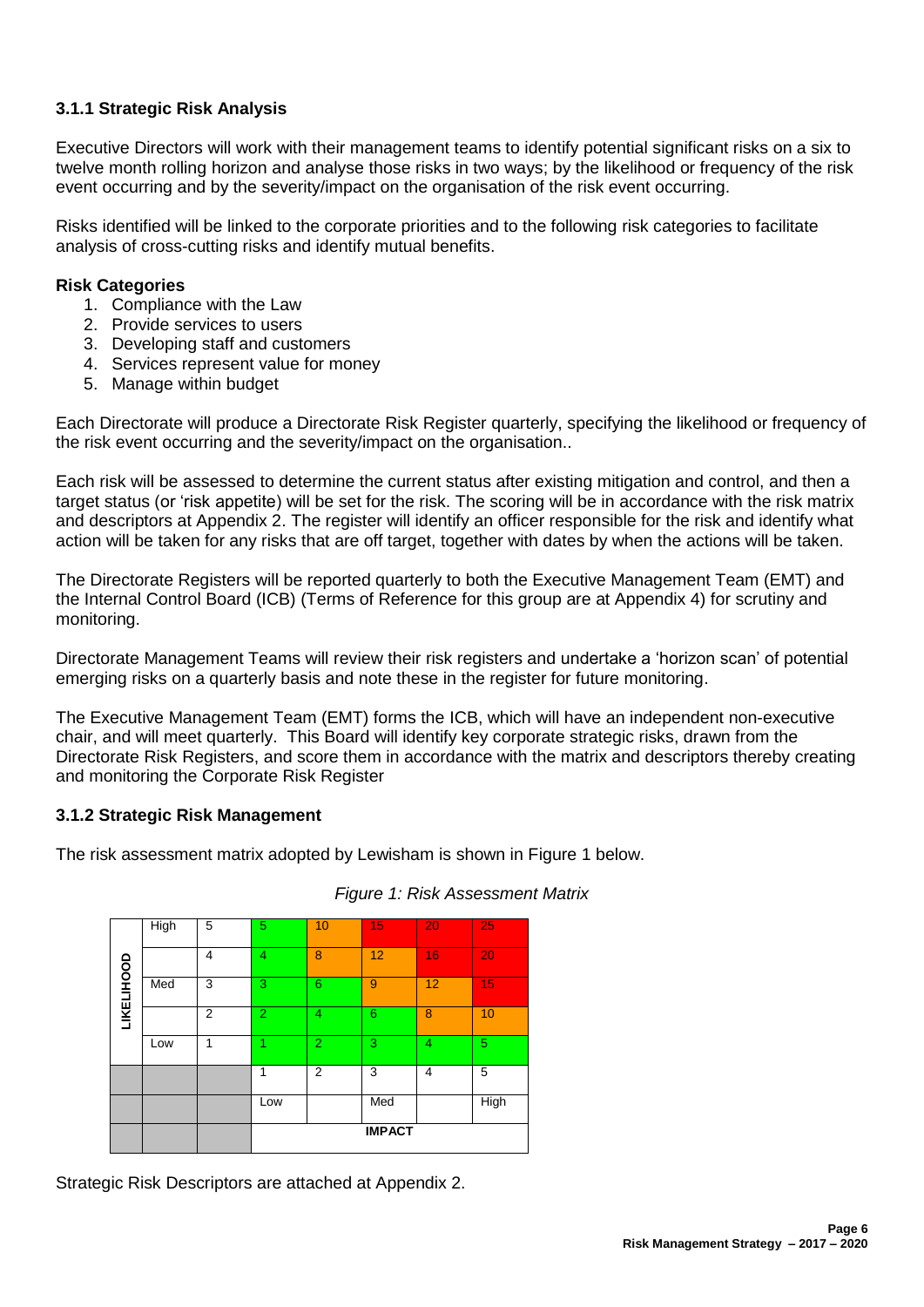Some strategic risks may already be well managed, some may require further mitigation whilst others may be beyond the control of the Council and may simply require active monitoring and contingency arrangements. Actions determined to manage risk may include:

| Avoid                  | Terminate the risk – by doing things differently and thus removing the risk where it is feasible<br>to do so. Countermeasures are put in place that either stop the threat or problem from<br>occurring or prevent it having any impact on the project or business.                     |
|------------------------|-----------------------------------------------------------------------------------------------------------------------------------------------------------------------------------------------------------------------------------------------------------------------------------------|
| Eliminate or<br>Reduce | Treat the risk – take action to control it in some way where the actions either reduce the<br>likelihood of the risk developing, or limit the impact to acceptable levels.                                                                                                              |
| <b>Transfer</b>        | This is a specialist form of risk reduction where the management of the risk is passed to a<br>third party such as an insurance policy or penalty clause so that the impact of the risk is no<br>longer an issue for the Council. Not all risks can be transferred in this way however. |
| <b>Accept</b>          | Tolerate the risk - because the activity is desirable or mandatory and nothing can be done at a<br>reasonable cost to mitigate it, or the likelihood and impact of the risk occurring are at an<br>acceptable level. The cost of controls must be proportionate to the risk.            |

Details of existing internal controls for each risk will be listed in the Directorate Risk Registers. Links to other reporting mechanisms (e.g. performance management, business continuity management) or supplementary control documents (e.g. service plans, business continuity plans, action plans arising out of internal and external reviews etc) are to be noted to provide assurance that risks are systematically controlled.

Where existing controls are non-existent or inadequate, 'SMART' action plans (specific, measurable, achievable, realistic and timely) will be detailed in the Directorate Risk Registers. Risks that have been identified will be reported and monitored on a regular basis according to the Reporting Framework (See Section 4.0 Roles and Responsibilities).

The RAG rating for each strategic risk will be reported quarterly together with performance against target and direction of travel against last quarter.

#### **3.2 Operational Risks**

Operational Risks will be encountered as part of the day to day Council business. They are risks that may affect our ability to deliver satisfactory service provision. Heads of Service will be responsible for analysing risks that could affect the ability to deliver services and meet objectives in their operational area.

#### **3.2.1 Operational Risk Analysis**

Risk will be considered as part of the Service Planning process and the key risks for the forthcoming year will be identified in Service Plans. The key risks in each of the categories will be assessed in terms of likelihood and impact, in accordance with the following key and as detailed in the Risk Assessment Guidance at Appendix 3.

| Judgement | <b>Score</b> |
|-----------|--------------|
| Very High | 5            |
| High      | 4            |
| Medium    | 3            |
| Low       | 2            |
| Very Low  |              |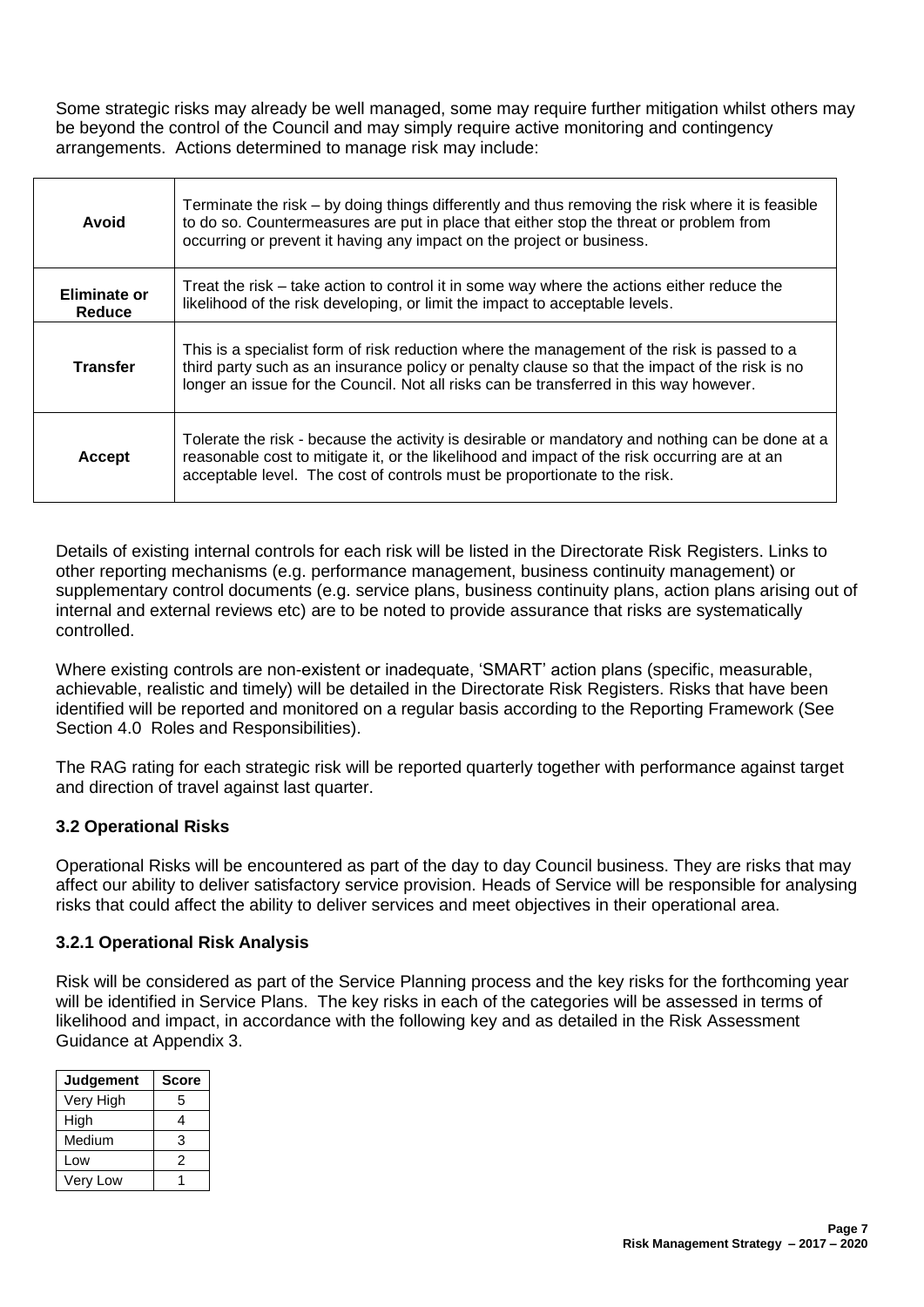Mitigation measures will be recorded and monitored as part of the routine service planning process, business continuity and performance management monitoring processes, Heads of Service will work with their teams to monitor, identify and analyse operational risks on a six to twelve month rolling horizon.

Risks for escalation to the Directorate Risk Register are to be reported to Directorate Management Teams.

#### **3.3 Project Management**

A project is generally defined as a time limited activity, designed to deliver a particular objective, through making a change of some kind. In a climate of continuous change and service development, projectrelated activity is increasing across the Council. It is vital that risks to a project are identified and assessed, with necessary controls put in place to ensure that a project is delivered successfully.

The management of project risks is an important element of the Lewisham Project Management training course, and the approach adopted in the course is consistent with that of the overall Risk Management Strategy. Additionally, the Project Management Guide also sets out the methodology to analyse and manage risks to a project's success which is consistent with the risk management strategy.

Identification and management of project risks are documented by the use of a Risk Register in the Project Initiation Document (PID). Monitoring of major projects and any associated risks is conducted through the Directorate Project Review Groups (PRGs), the Corporate Project Board and the Monthly Management Report.

The roles and responsibilities relating to management of project risk are summarised in the following table:-

| <b>Group/Individual</b>                                                        | <b>Roles and Responsibilities</b>                                                                                                                                                                                                                                                                                                                                            |
|--------------------------------------------------------------------------------|------------------------------------------------------------------------------------------------------------------------------------------------------------------------------------------------------------------------------------------------------------------------------------------------------------------------------------------------------------------------------|
| <b>Project Managers</b>                                                        | Identify risks to project and assess the impact and likelihood of<br>such risks through completion and monitoring of Project Initiation<br>Document (PID)<br>Nominate owners for each risk to the project and monitor actions<br>to control risks, instigating contingency actions where necessary                                                                           |
| <b>Programme Management</b><br>Team                                            | Provide advice, training and support to Project Managers<br>$\bullet$<br>Support the Lewisham project monitoring infrastructure<br>٠                                                                                                                                                                                                                                         |
| <b>Corporate Project Board &amp;</b><br><b>Project Review Groups</b><br>(PRGs) | Initial and ongoing review of project risk in sign-off of PIDs and<br>$\bullet$<br>progress reporting<br>Notify DMT/EMT of any risks that affect the project's ability to<br>$\bullet$<br>meet corporate objectives<br>Informs the Monthly/Quarterly Management Report notifying<br>$\bullet$<br>EMT and Mayor & Cabinet of risk status against ten corporate<br>priorities. |

#### **3.4 Partnership Risk Management**

Partnership working continues to play an increasingly critical role in achieving the Council's vision. Partnerships often involve complex types of risk, which can, if not correctly managed, adversely affect the delivery of services to end users.

Managing risk in our partnerships is therefore an important element of the Council's risk management strategy. The Council will continue to develop and build on the good practice applied in the governance of its key partnerships and the management of risk associated with them.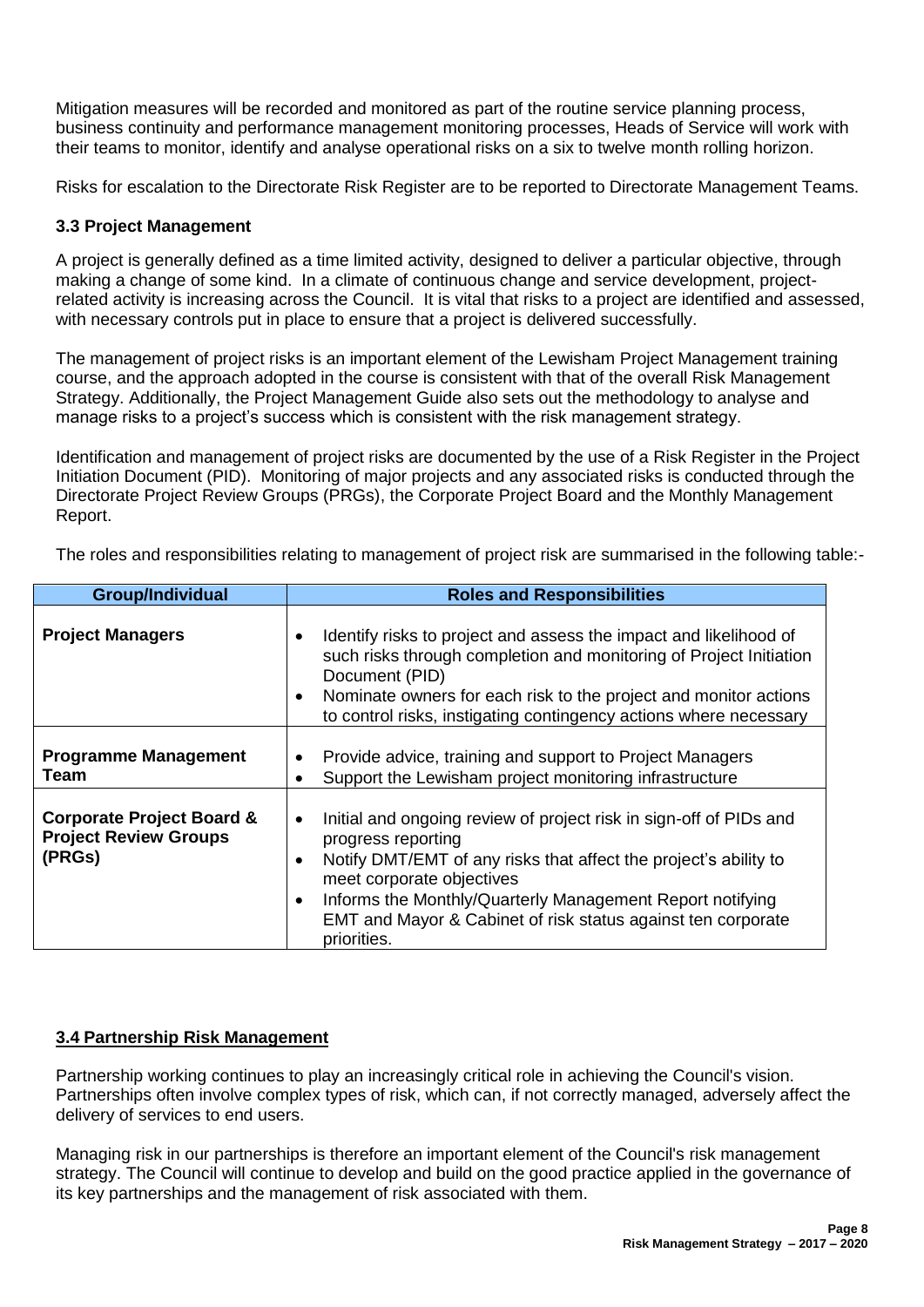For Strategic Partnerships, the Council will maintain a risk register identifying the risks to the Council (not the individual members or partnership overall) in accordance with the previously referenced framework. It is recognised as good practice that each partnership shares its risk register with the individual partner organisations so they are each informed of the risks that the partnership faces.

In addition, the Council will manage its own risks associated with the partnership and each directorate will reflect these in its directorate risk registers.

### **4.0 Roles and Responsibilities**

The Cabinet Member for Resources and the Executive Director for Resources & Regeneration will drive the process as risk management champions but managing risk is the responsibility of everyone within the organisation.

This is not a new responsibility, but formalisation of good working practices. Training will be provided to key personnel on an ongoing basis and included within induction training to ensure that Members and Officers are equipped with the necessary skills and knowledge to enable them to manage risk within their own area of responsibility and contribute to the Council's management of risk overall.

Particular roles and responsibilities are summarised in Table 3 (overleaf).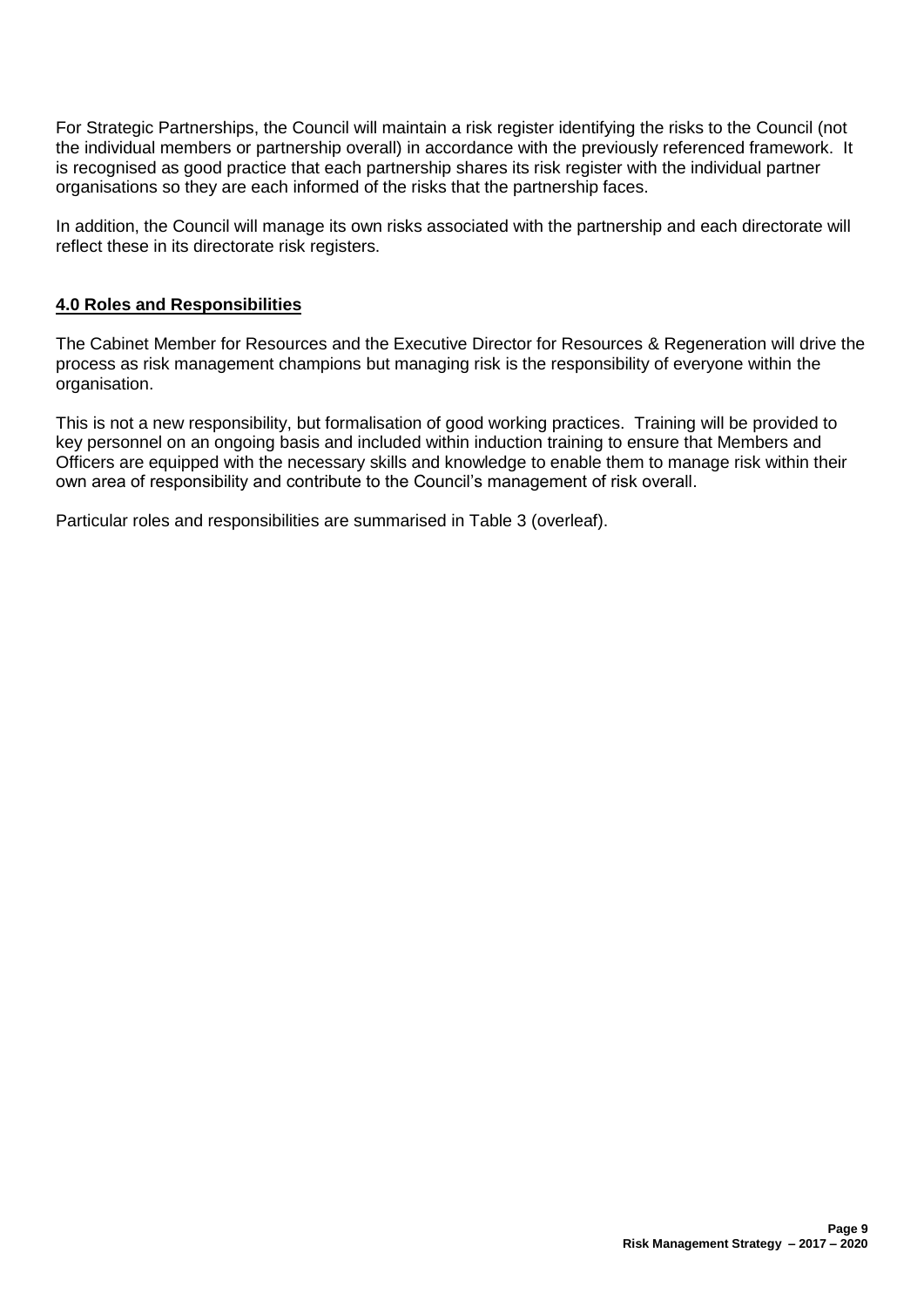

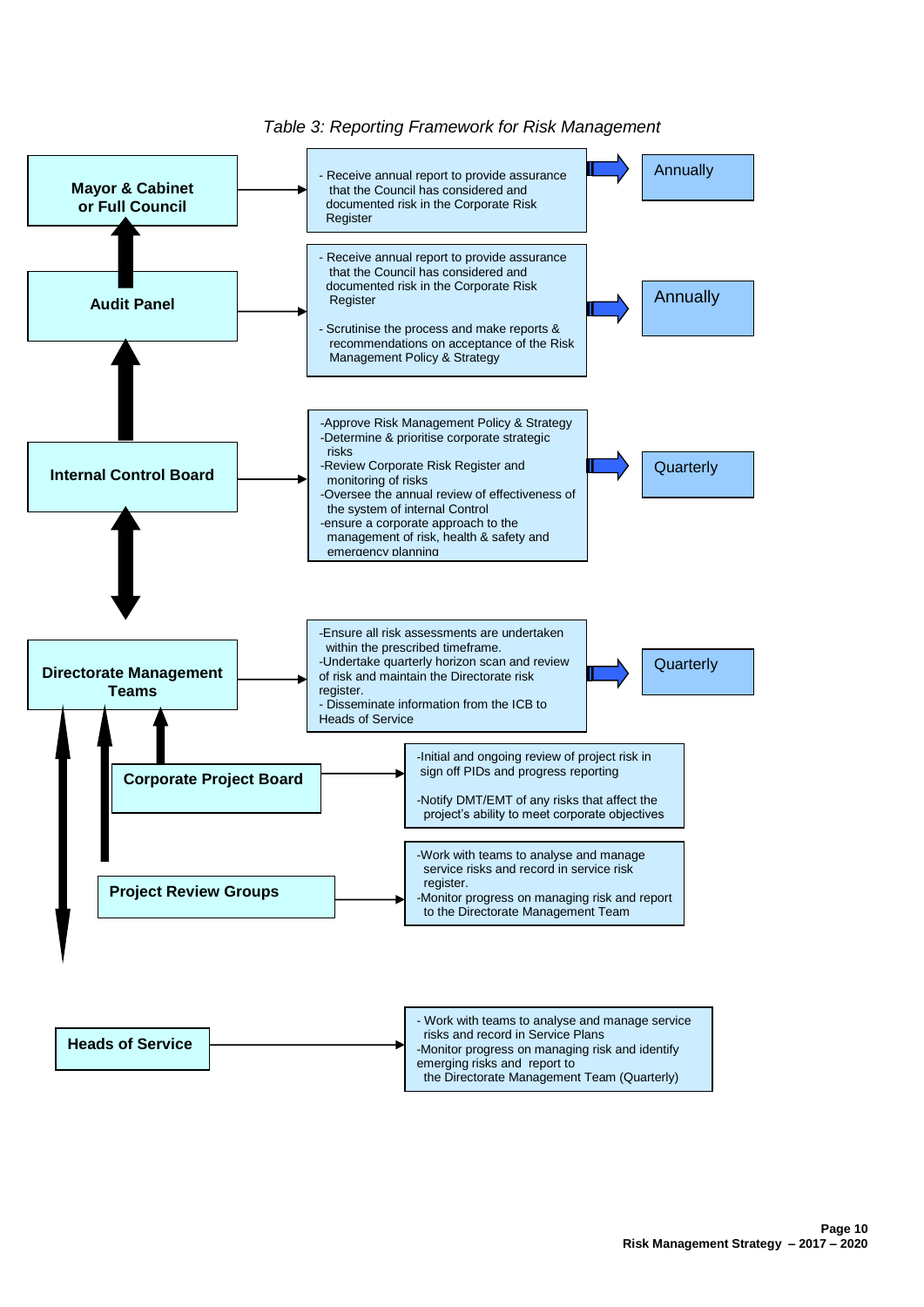# **5.0 Reporting & Review Framework**

The main reporting mechanism will be by use of the Risk Registers. A risk register form is at Appendix 1. Risks, even at a strategic level, do not remain static and therefore the Risk Registers will be regularly reviewed and kept up-to-date within the performance framework to remain valid.

DMTs will consider risk no less frequently than quarterly and update their directorate's risk registers and disseminate information from the ICB to Heads of Service. Risks associated with any new initiatives and activities will be formally identified, appraised and added to the Risk Register at the appropriate level.

The ICB will receive quarterly updates on progress against the Annual Governance Statement (AGS) Action Plan. The annual review of the AGS will be undertaken by the AGS Working Party and reported to the Internal Control Board at the end of each financial year. The Annual Governance Statement on Internal Control will be published with the Final Accounts.

#### **6.0 Training and Development**

An e-learning module has been launched to ensure that Members, Officers and key Partners have access to materials to equip them with the necessary knowledge and skills to:

- Identify and evaluate risks
- manage the risks involved with their service area
- develop their understanding of what risk management is
- understand their responsibilities for managing risks.

Targeted training will be delivered on an ongoing basis.

#### **7.0 Measuring our Success**

In reviewing this strategy it is vital that we make a judgement about the level of success it has achieved. In order to do this, the information in Table 5 below will be considered.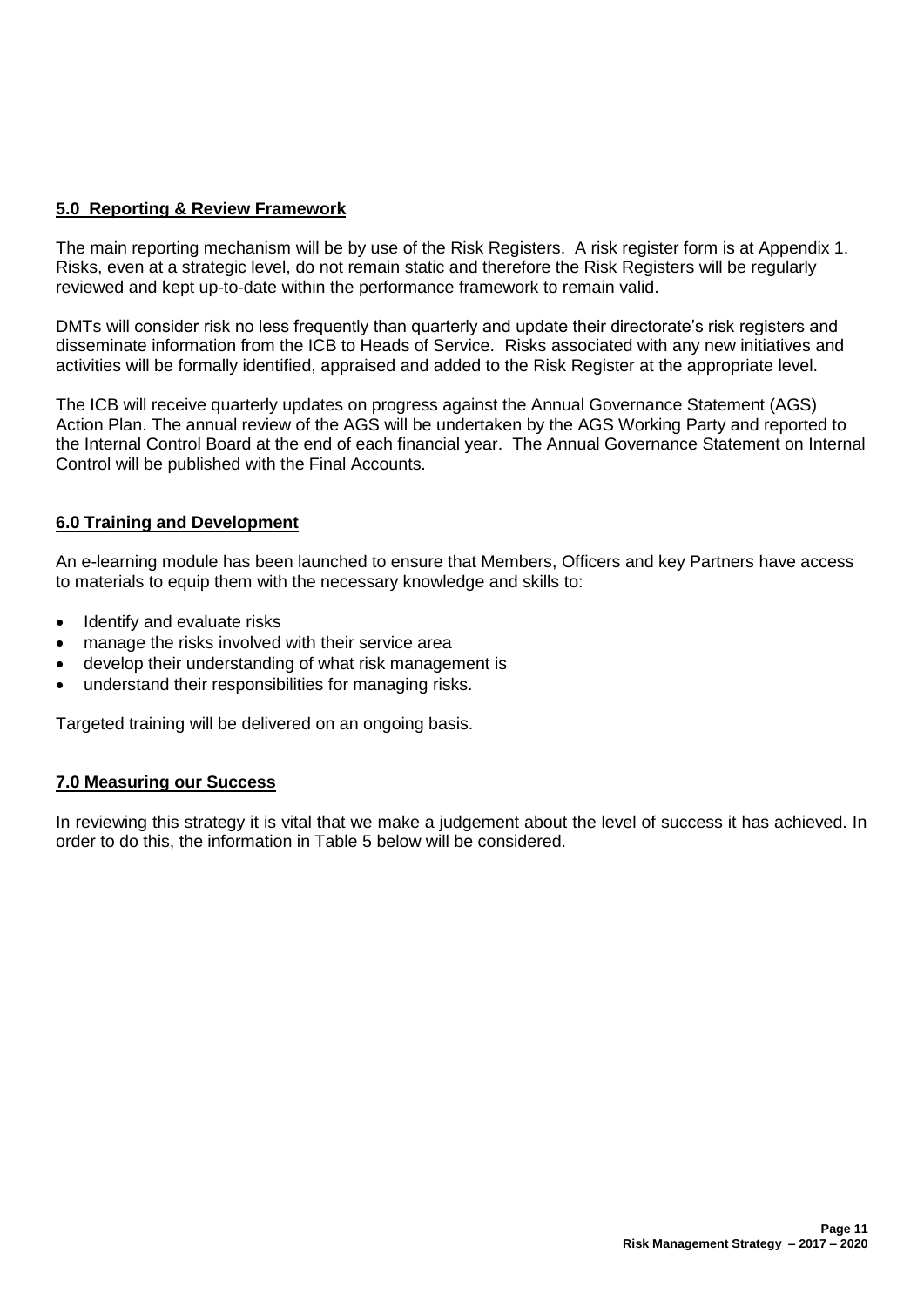#### *Table 5: Measures of Success*

|                | <b>Objective</b>                                                                         | <b>Measure of Success</b>                                                                                                                             |
|----------------|------------------------------------------------------------------------------------------|-------------------------------------------------------------------------------------------------------------------------------------------------------|
| 1              | Help us achieve the Council's Corporate<br>priorities                                    | - No negative impact of unidentified risks on<br>delivery of corporate priorities                                                                     |
| $\overline{2}$ | Integrate risk management into the culture of<br>the Authority                           | - Completeness of Risk Registers<br>- inclusion of risk in reports requiring decisions<br>- links to service plans and performance<br>management      |
| 3              | Identify, evaluate and manage risk in<br>accordance with good practice                   | - Positive internal and external inspection reports                                                                                                   |
| 4              | Anticipate and respond to changing social,<br>environmental and legislative requirements | - Enhanced planning and prioritisation<br>- Reduction in the number of urgent/<br>retrospectively applied decisions<br>- Reduction in legal challenge |
| 5              | Prevent injury and damage and reduce cost of<br>risk                                     | - No increase in number of liability insurance<br>claims paid<br>- Cost of Council contribution to insurance claims                                   |
| 6              | Raise awareness of the need for risk<br>management in all service areas                  | - Risk management included in induction and<br>training programme                                                                                     |
| 7              | Mitigate risks                                                                           | - Reduction in the number of risks colour-coded<br>red against target                                                                                 |
| 8              | Enhance corporate governance of risk                                                     | - No deterioration in positive external inspection<br>reports<br>- Increase in positive assurance opinions from<br>internal and external audits       |
| 9              | Optimising opportunities                                                                 | - Successful completion of projects where<br>benefits outweigh the risks                                                                              |
| 10             | Enhance knowledge sharing and learning<br>lessons                                        | Lessons learnt from incidents/near misses will<br>be reported at ICB meetings                                                                         |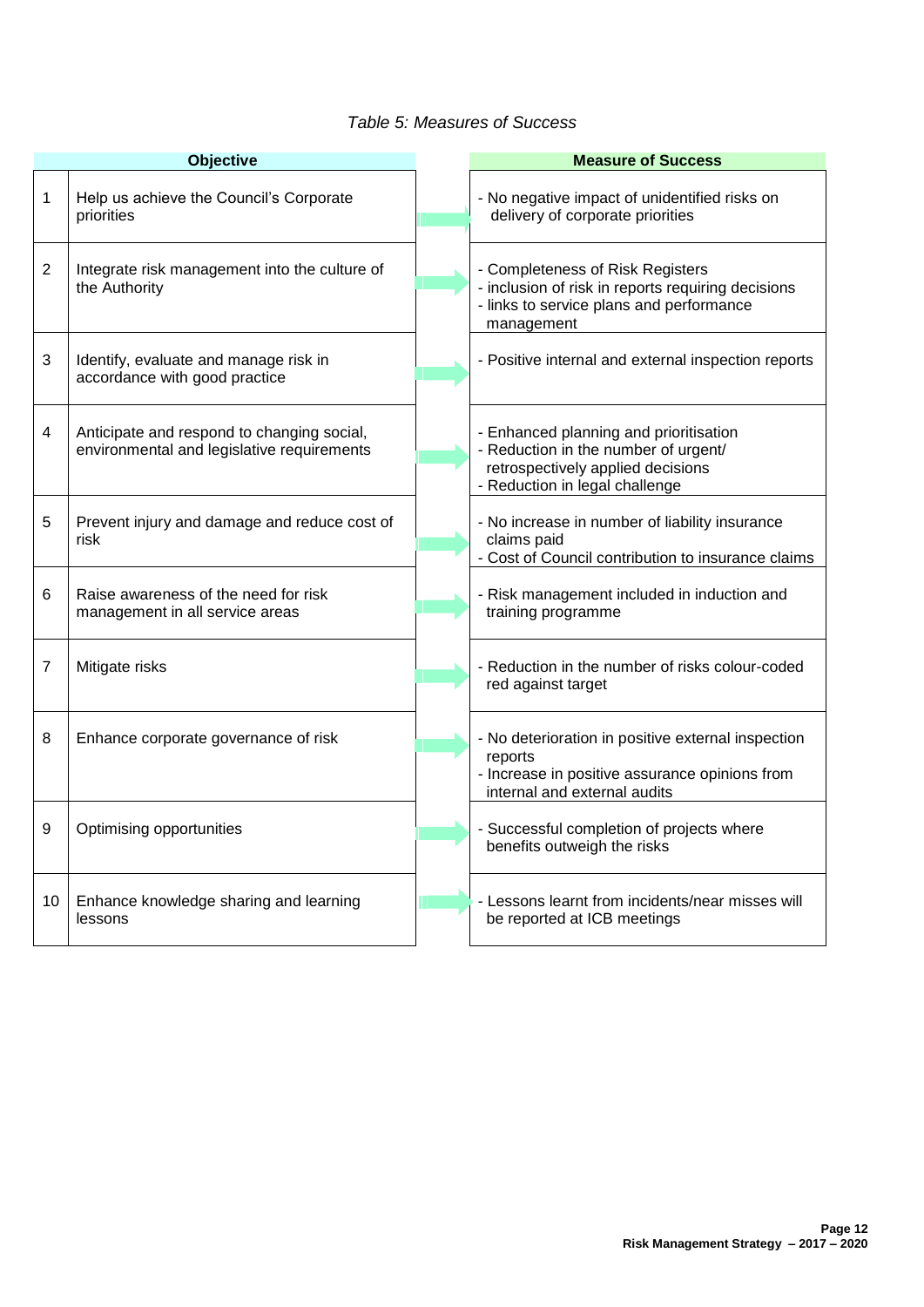| <b>Risk Name &amp;</b>             | Curr                  | Current | <b>Target</b> | Current  | Direct'n  | Responsible | What are we    | By when | <b>Notes</b> |
|------------------------------------|-----------------------|---------|---------------|----------|-----------|-------------|----------------|---------|--------------|
| Category                           | ent                   | score   | score         | v target | of travel |             | planning to do |         |              |
|                                    | statu<br>$\mathbf{s}$ |         |               |          |           |             |                |         |              |
| 1.Compliance                       |                       |         |               |          |           |             |                |         |              |
| with the Law                       |                       |         |               |          |           |             |                |         |              |
| 1A Governance                      |                       |         |               |          |           |             |                |         |              |
|                                    |                       |         |               |          |           |             |                |         |              |
| Impact                             |                       |         |               |          |           |             |                |         |              |
| Likelihood                         |                       |         |               |          |           |             |                |         |              |
| <b>1B Regulatory</b>               |                       |         |               |          |           |             |                |         |              |
|                                    |                       |         |               |          |           |             |                |         |              |
| Impact                             |                       |         |               |          |           |             |                |         |              |
| Likelihood                         |                       |         |               |          |           |             |                |         |              |
| 2.Provide                          |                       |         |               |          |           |             |                |         |              |
| <b>Services to</b><br><b>Users</b> |                       |         |               |          |           |             |                |         |              |
| <b>2A Process</b>                  |                       |         |               |          |           |             |                |         |              |
|                                    |                       |         |               |          |           |             |                |         |              |
| Impact                             |                       |         |               |          |           |             |                |         |              |
| Likelihood                         |                       |         |               |          |           |             |                |         |              |
| 2B Technology                      |                       |         |               |          |           |             |                |         |              |
|                                    |                       |         |               |          |           |             |                |         |              |
| Impact                             |                       |         |               |          |           |             |                |         |              |
| Likelihood                         |                       |         |               |          |           |             |                |         |              |
| 3.Developing                       |                       |         |               |          |           |             |                |         |              |
| <b>Staff/Partners</b>              |                       |         |               |          |           |             |                |         |              |
| <b>3A Workforce</b>                |                       |         |               |          |           |             |                |         |              |
|                                    |                       |         |               |          |           |             |                |         |              |
| Impact                             |                       |         |               |          |           |             |                |         |              |
| Likelihood                         |                       |         |               |          |           |             |                |         |              |
| <b>3B Partnerships</b>             |                       |         |               |          |           |             |                |         |              |
|                                    |                       |         |               |          |           |             |                |         |              |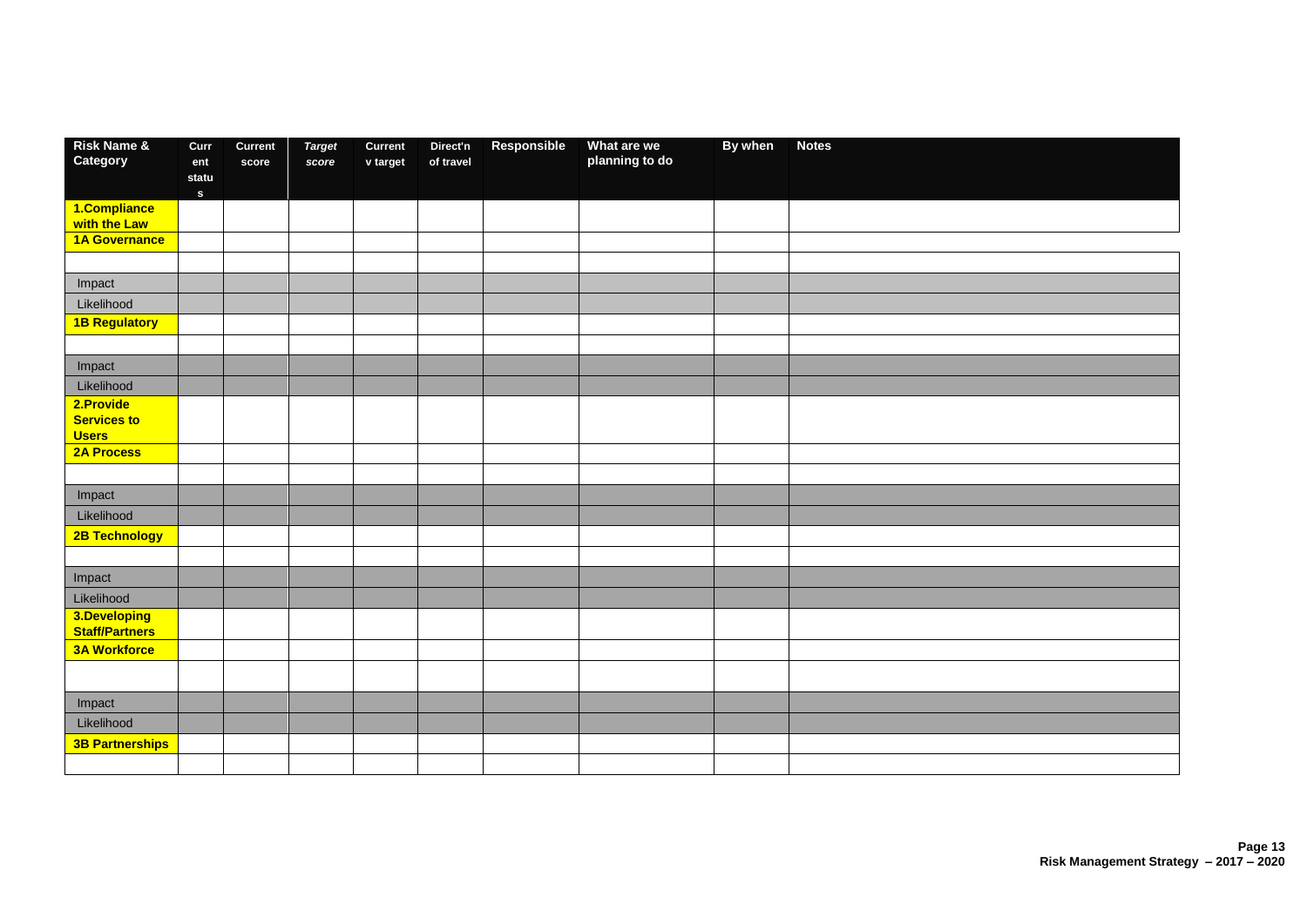| <b>Risk Name &amp;</b>     | Curr       | Current | <b>Target</b> | Current  | Direct'n  | Responsible | What are we    | By when | <b>Notes</b> |
|----------------------------|------------|---------|---------------|----------|-----------|-------------|----------------|---------|--------------|
| Category                   | ent        | score   | score         | v target | of travel |             | planning to do |         |              |
|                            | statu<br>S |         |               |          |           |             |                |         |              |
| Impact                     |            |         |               |          |           |             |                |         |              |
| Likelihood                 |            |         |               |          |           |             |                |         |              |
| 4.Services                 |            |         |               |          |           |             |                |         |              |
| <b>Represent VFM</b>       |            |         |               |          |           |             |                |         |              |
| 4A<br><b>Procurement</b>   |            |         |               |          |           |             |                |         |              |
|                            |            |         |               |          |           |             |                |         |              |
| Impact                     |            |         |               |          |           |             |                |         |              |
| Likelihood                 |            |         |               |          |           |             |                |         |              |
| <b>4B Performance</b>      |            |         |               |          |           |             |                |         |              |
|                            |            |         |               |          |           |             |                |         |              |
| Impact                     |            |         |               |          |           |             |                |         |              |
| Likelihood                 |            |         |               |          |           |             |                |         |              |
| 5. Manage<br>within Budget |            |         |               |          |           |             |                |         |              |
| <b>5A Financial</b>        |            |         |               |          |           |             |                |         |              |
|                            |            |         |               |          |           |             |                |         |              |
| Impact                     |            |         |               |          |           |             |                |         |              |
| Likelihood                 |            |         |               |          |           |             |                |         |              |
| <b>5B Business</b>         |            |         |               |          |           |             |                |         |              |
| <b>Continuity</b>          |            |         |               |          |           |             |                |         |              |
|                            |            |         |               |          |           |             |                |         |              |
| Impact                     |            |         |               |          |           |             |                |         |              |
| Likelihood                 |            |         |               |          |           |             |                |         |              |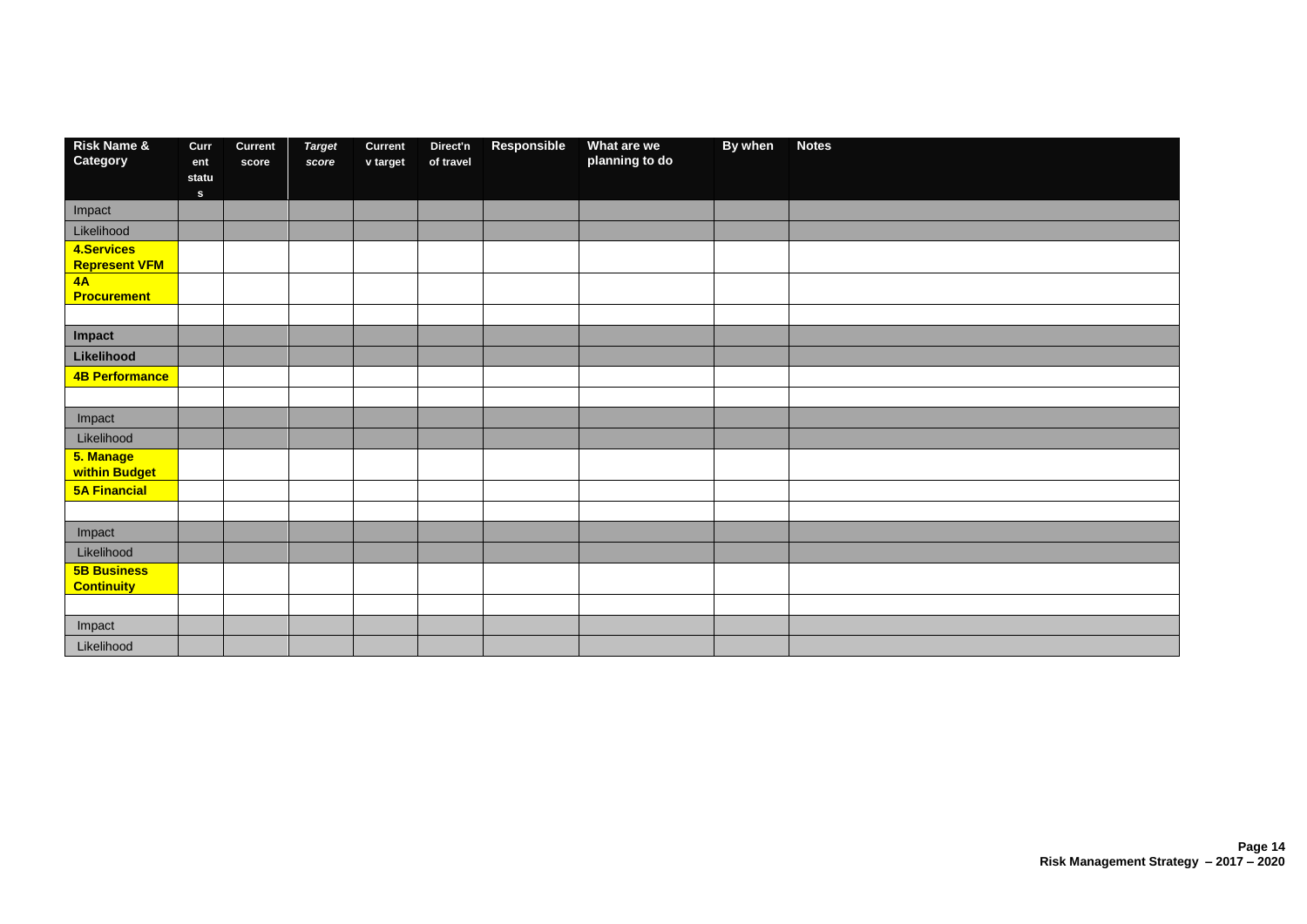| Likelihood: Of the risk / hazard occurring Impact: Most probable result or consequence of the risk/hazard occurring |                |             |                                              |                                                                                                                           |  |  |  |  |
|---------------------------------------------------------------------------------------------------------------------|----------------|-------------|----------------------------------------------|---------------------------------------------------------------------------------------------------------------------------|--|--|--|--|
| Likelihood                                                                                                          |                |             |                                              |                                                                                                                           |  |  |  |  |
|                                                                                                                     | Rating         | Probability | <b>Description 1</b>                         | <b>Description 2</b>                                                                                                      |  |  |  |  |
|                                                                                                                     |                |             |                                              |                                                                                                                           |  |  |  |  |
| Very High                                                                                                           | 5              | > 50%       | More likely to occur than not                | Regular occurrence. Circumstances frequently<br>encountered - daily/weekly/monthly                                        |  |  |  |  |
| High                                                                                                                | 4              | $21 - 50%$  | Likely to occur                              | Likely to happen at some point within the next 1-2 years.<br>Circumstances occasionally encountered (few times a<br>year) |  |  |  |  |
| Medium                                                                                                              | 3              | $6 - 20%$   | Reasonable chance of occurring               | Only likely to happen every 3 or more years                                                                               |  |  |  |  |
| Low                                                                                                                 | $\overline{2}$ | $-5%$       | Unlikely to occur                            | Has happened rarely                                                                                                       |  |  |  |  |
| Very Low                                                                                                            |                | $< 1\%$     | Will only occur in exceptional circumstances | Very low probability / never before                                                                                       |  |  |  |  |

**Appendix 2 – Risk Descriptors** *(Score is highest in any column*)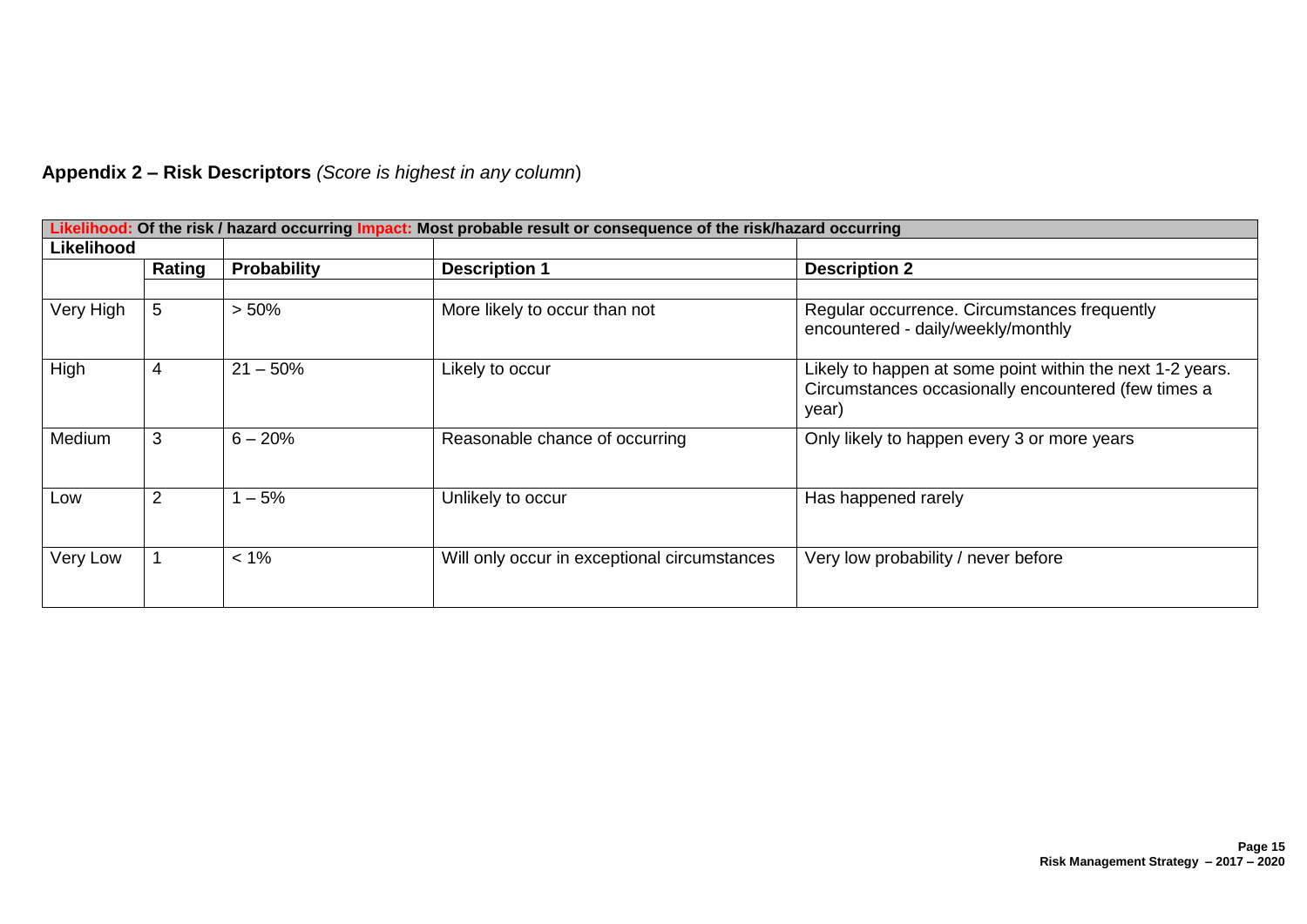| Impact: Most probable result or consequence of the risk/hazard occurring |                |                                                                                                |                                                                                                                                                     |                                                                                                                                                                                                   |                          |  |  |  |
|--------------------------------------------------------------------------|----------------|------------------------------------------------------------------------------------------------|-----------------------------------------------------------------------------------------------------------------------------------------------------|---------------------------------------------------------------------------------------------------------------------------------------------------------------------------------------------------|--------------------------|--|--|--|
| Impact                                                                   |                | Impact on:                                                                                     |                                                                                                                                                     |                                                                                                                                                                                                   |                          |  |  |  |
|                                                                          |                | <b>Individual</b>                                                                              | <b>Service</b>                                                                                                                                      | <b>Reputation</b>                                                                                                                                                                                 | <b>Finance / Budgets</b> |  |  |  |
|                                                                          | Rating         |                                                                                                |                                                                                                                                                     |                                                                                                                                                                                                   |                          |  |  |  |
| Very High                                                                | 5              | Death of an individual or<br>several people                                                    | Complete loss of services, including several<br>important areas of service<br>Service Disruption: 5+ Days.<br>Service Resource Diversion: Up to 80% | Adverse and persistent national<br>media coverage. Adverse central<br>government response, involving<br>(threat of) removal of delegated<br>powers. Officer(s) and/or<br>Members forced to resign | $£5m +$                  |  |  |  |
| High                                                                     | 4              | Severe injury to an<br>individual or several<br>people, requiring<br>immediate hospitalisation | Major loss of an important service area<br>Service Disruption: 3-5 Days<br>Service Resource Diversion: Up to 60%                                    | Adverse publicity in<br>professional/municipal press,<br>affecting perception/standing in<br>professional/local government<br>community.                                                          | £2.5m - £5m              |  |  |  |
| Medium                                                                   | 3              | Injury to an individual,<br>requiring immediate<br>hospitalisation                             | Major effect to an important service area<br>Service Disruption: 2-3 Days<br>Service Resource Diversion: Up to 40%                                  | Adverse local publicity/local public<br>opinion                                                                                                                                                   | $£1m - £2.5m$            |  |  |  |
| Low                                                                      | $\overline{2}$ | Minor injury to an<br>individual or several<br>people requiring hospital<br>treatment          | Major effect to an important service area for a<br>short period<br>Service Disruption: 1-2 Days<br>Service Resource Diversion: Up to 30%            | Negative local publicity of a<br>persistent nature                                                                                                                                                | £500k - £1m              |  |  |  |
| Very Low                                                                 |                | Minor injury to an<br>individual requiring<br>hospital treatment                               | Significant effect to non-crucial service area<br>Service Resource Diversion: Less than 20%                                                         | Negative local publicity                                                                                                                                                                          | £250k - £500k            |  |  |  |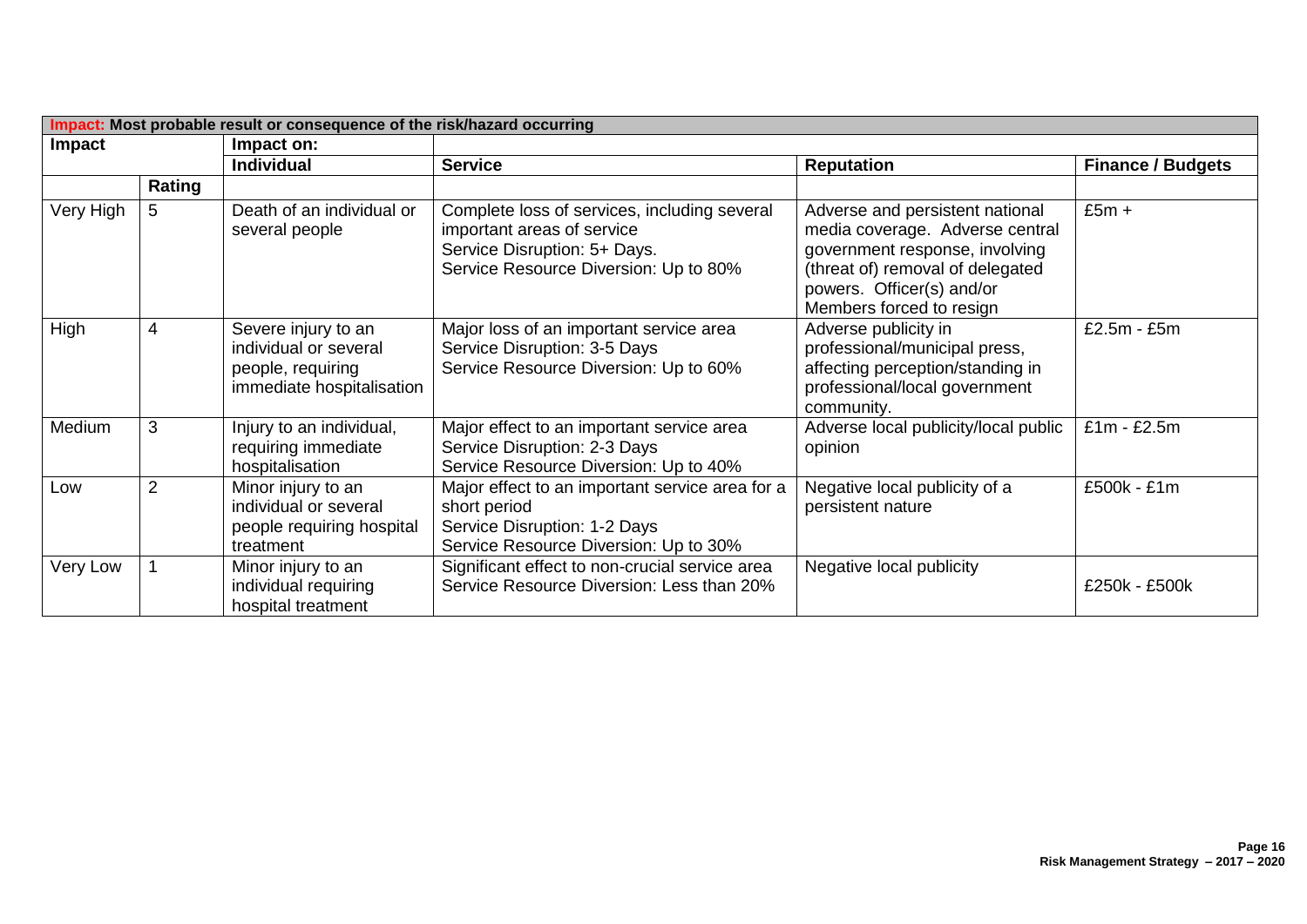#### **Appendix 3 – Service Planning Guidance/Example**

#### **Key Example Risk Categories**

|                 | <b>Risk Name &amp;</b>                                                                                                                         | <b>Risk</b>                                          | Likelihood | Impact         | <b>Mitigation</b>                                                    |  |  |
|-----------------|------------------------------------------------------------------------------------------------------------------------------------------------|------------------------------------------------------|------------|----------------|----------------------------------------------------------------------|--|--|
| <b>Category</b> |                                                                                                                                                |                                                      |            |                |                                                                      |  |  |
| 1.Compliance    |                                                                                                                                                | Introduction of new external audit arrangements      | 4          | $\overline{2}$ | We are in discussion with our new auditor to agree a lighter touch   |  |  |
| with the Law    |                                                                                                                                                | could place additional regulatory demands on the     |            |                | audit for the forthcoming year. As a result, the impact of this risk |  |  |
|                 |                                                                                                                                                | service                                              |            |                | should not be as significant as originally anticipated.              |  |  |
| 2.Secure        |                                                                                                                                                |                                                      |            |                | Additional resource has been identified to undertake data cleansing  |  |  |
| Services to     |                                                                                                                                                | Significant legacy data quality issues across the    | 4          | 5              | of management information systems. It is anticipated that this       |  |  |
| <b>Users</b>    |                                                                                                                                                | service                                              |            |                | exercise will be completed by June 2017.                             |  |  |
| 3.Developing    |                                                                                                                                                | Cultural resistance to change impacts employee       |            |                |                                                                      |  |  |
| Staff/Partners  |                                                                                                                                                | relations                                            | 3          | 4              | Regular staff communications on Council pressures and changes.       |  |  |
|                 |                                                                                                                                                | Recent redundancies and loss of expert capacity      | 5          | 4              | Every effort is being made to reduce key person dependency within    |  |  |
| 4. Services     |                                                                                                                                                | within the team could lead to diminution in service  |            |                | the service. These efforts should mean that the impact of            |  |  |
| Represent VFM   |                                                                                                                                                |                                                      |            |                | redundancies will be less severe than would been otherwise.          |  |  |
| 5. Manage       |                                                                                                                                                | Inability to meet savings and deliver service within |            |                | Robust savings/decision making process. Monitoring of savings        |  |  |
| within Budget   |                                                                                                                                                | balanced budget                                      | 4          | 4              | implementations.                                                     |  |  |
| $\overline{1}$  | <b>Comply with the Law</b>                                                                                                                     |                                                      |            |                |                                                                      |  |  |
|                 | Compliance with Constitution (decision making etc), JR, Investigations; Data Breaches: Breach of Statutory Duties; H&S Breach; Poor Inspection |                                                      |            |                |                                                                      |  |  |
| $\overline{2}$  | <b>Secure Services to Users</b>                                                                                                                |                                                      |            |                |                                                                      |  |  |
|                 | Lack of Policies/Procedures; Poor Internal Audit; Customer Needs not met; Complaints; Poor Customer Satisfaction; System; System Failure       |                                                      |            |                |                                                                      |  |  |
| $\mathbf{3}$    | <b>Developing Staff &amp; Partners</b>                                                                                                         |                                                      |            |                |                                                                      |  |  |
|                 | PES; HR Casework; Employee Relations; Recruitment and Retention issues; Breakdown of Relationships; Conflicting Objectives etc                 |                                                      |            |                |                                                                      |  |  |
| $\overline{4}$  | <b>Services Represent Value for Money</b>                                                                                                      |                                                      |            |                |                                                                      |  |  |
|                 | Non-compliance with/Use of Corporate Procurement Procedures; Contract Monitoring not Ensuring VFM;Accurate, Complete Data; Lack of Objectives  |                                                      |            |                |                                                                      |  |  |
| $5\overline{5}$ | <b>Manage Within Budget</b>                                                                                                                    |                                                      |            |                |                                                                      |  |  |
|                 | Budget Overspend; Non-Delivery of Savings; Compliance with Standing Orders/Financial Regulations; Accurate, Complete Data; Lack of records     |                                                      |            |                |                                                                      |  |  |

| Judgement | <b>Score</b> |
|-----------|--------------|
| Very High | 5            |
| High      | 4            |
| Medium    | 3            |
| Low       | 2            |
| Very Low  |              |